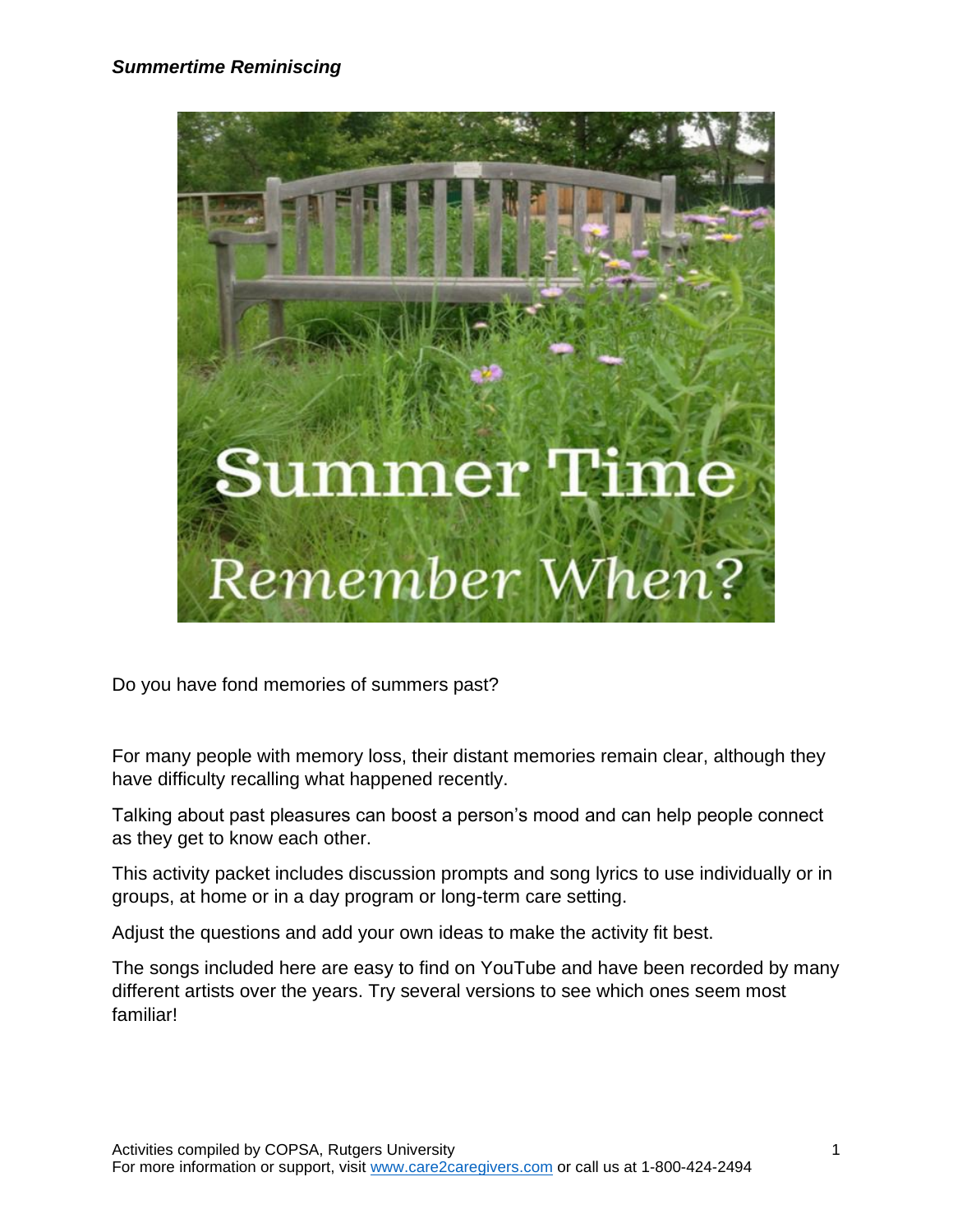## Remember when…

…you went to the drive-in movie theater to see a movie? Is there a movie or movies that you remember seeing there?

…you packed some sandwiches, cookies, and drinks and went on a picnic? Where did you go?

…Momma hung clothes and linens on the line to dry them instead of using a dryer? Do you remember how good the clothes and sheets smelled during summer?

…there were merry-go-rounds and see-saws on the playground? What was your favorite playground equipment?

…you hunted for night crawlers in the grass at night to go fishing the next day? Where did you fish? What did you catch?

…everyone went on Sunday drives in the car after church? Where did you go?

…you lied on the grass at night and gazed at all the stars in the sky?

…everyone swam at the local pond instead of in a chlorinated pool? Where did you swim?

…kids sat in a #2 galvanized wash tub to cool off— the same #2 galvanized wash tub they took a bath in?

…there were summer barn dances? Who did you go with? Who did you dance with?

…you played outdoor games like tag, kick the can, run sheep run, red rover, hopscotch, and hide and seek? What games did you play or create?

…there were ALWAYS family reunions, because family was nearby and that's just what we did back then, visited with each other every weekend. Who did you visit with? Who did you travel to see?

…the 4th of July celebrations included parades, bands, and pie-eating contests? What is your favorite way to celebrate Independence Day?

…you had to hoe and plant the garden, water the plants, pull the weeds, pick the fruits and vegetables, and then can it, freeze it, or dry it? What did you plant? How did you preserve it? What is your favorite food fresh from the garden?

…family and friends sat on the front porch swing and porch steps for hours? Who was sitting with you? Did you ever gather on Grandma's and Grandpa's front porch? Did you cool down with lemonade or another drink?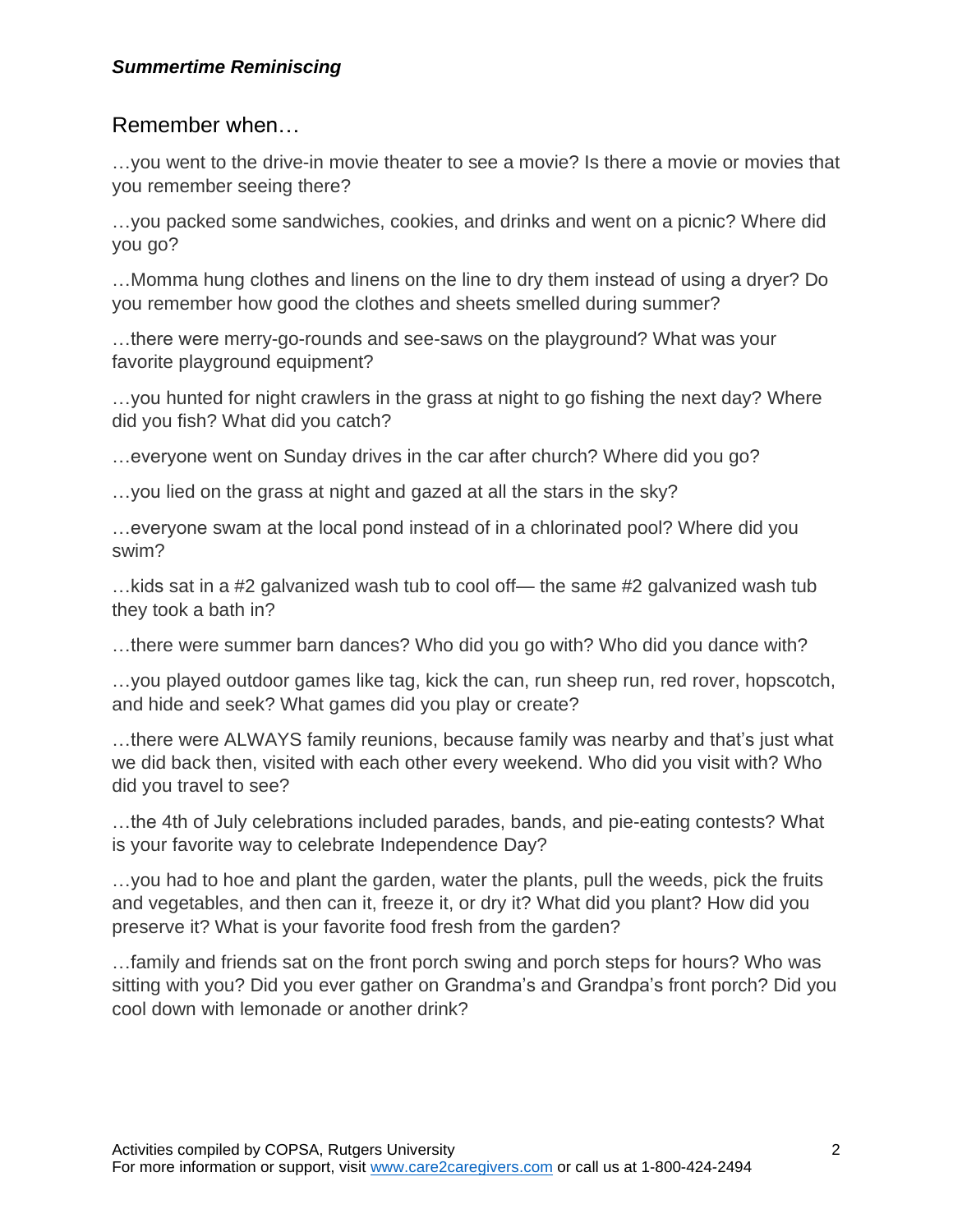# **Activities**

What were your favorite summer activities as a child? As an adult?

Who did you do those activities with?



What was your favorite place to go in the summer?

Did you ever enjoy the ocean beach, go boating, or stay at a summer camp?

# **Vacations**

Did you go on vacations growing up?

Where did you go? Who did you go with? What was the best part??

Did you travel to visit relatives during the summer?

Where did they live? What was the best part about visiting these relatives?

Did you ever go on a big trip or an adventure such as going to a National Park, traveling to a different country, or visiting a museum, zoo, or carnival?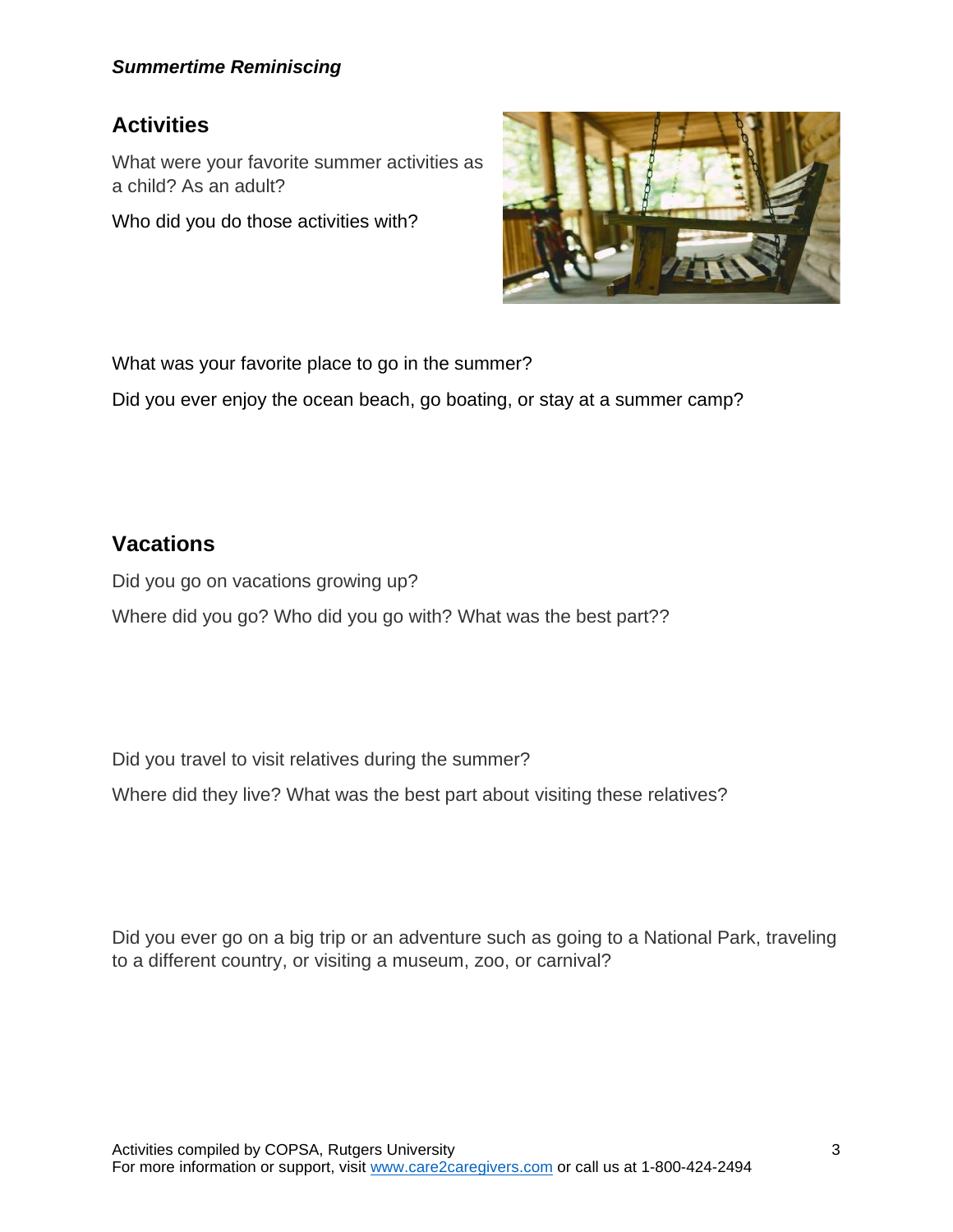# **Where You Lived**

Where did you live when you were growing up? What was the weather like? How hot was it? What did you do to keep cool? What did you do on a rainy day?



Who were your neighbors? Who did you spend your days with? How often were you able to see your friends?

What was there to do during the summer where you lived as a child? What did you do for fun? Did you ever get bored?

# **The Natural World**

What kinds of pets did you have? What were their names? What did you do with them?

What did you like to do outdoors? Did you live near woods? Or fields? Or a park? Or water (like a brook)?

Have you spent time on a farm? What was it like? What animals or plants were there? What did you do?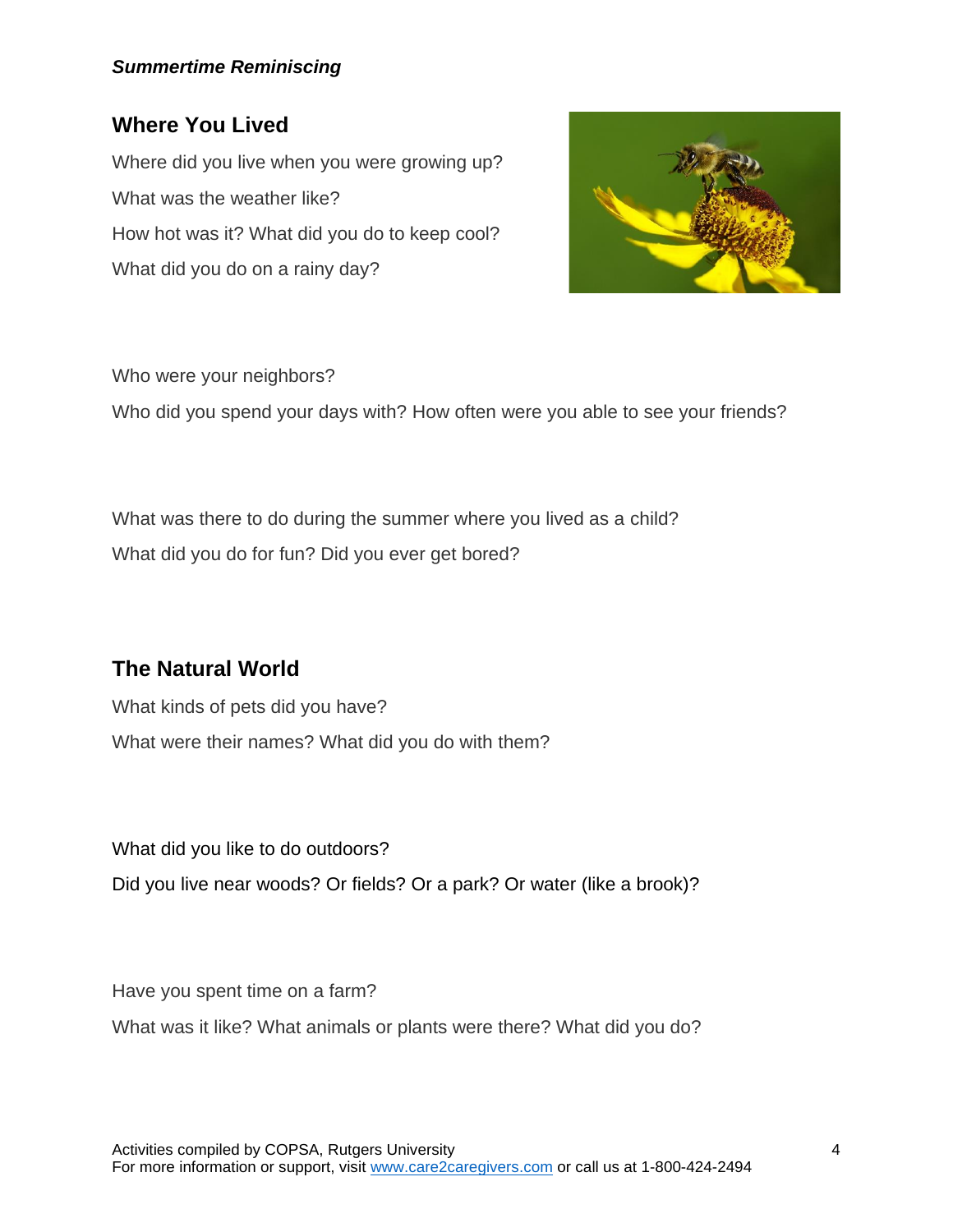## **In the Good Old Summertime**

There's a time each year That we always hold dear Good old summertime With the birds and the trees'es And sweet scented breezes Good old summertime When your day's work is over Then you are in clover And life is one beautiful rhyme No trouble annoying Each one is enjoying The good old summertime

In the good old summertime In the good old summertime Strolling through a shady lane With your baby mine You hold her hand and she holds yours And that's a very good sign That she's your tootsey-wootsey In the good, old summertime

Oh, to swim in the pool You'd play hooky from school Good old summertime You'd play "ring-a-rosie" With Jim, Kate and Josie Good old summertime Those days full of pleasure We now fondly treasure When we never thought it a crime To go stealing cherries With faces brown as berries In good old summertime

In the good old summertime In the good old summertime Strolling through a shady lane With your baby mine You hold her hand and she holds yours And that's a very good sign That she's your tootsey-wootsey In the good, old summertime

*Songwriters: George Evans / Ren Shields (In the Good Old Summertime lyrics © Music Sales Corporation)*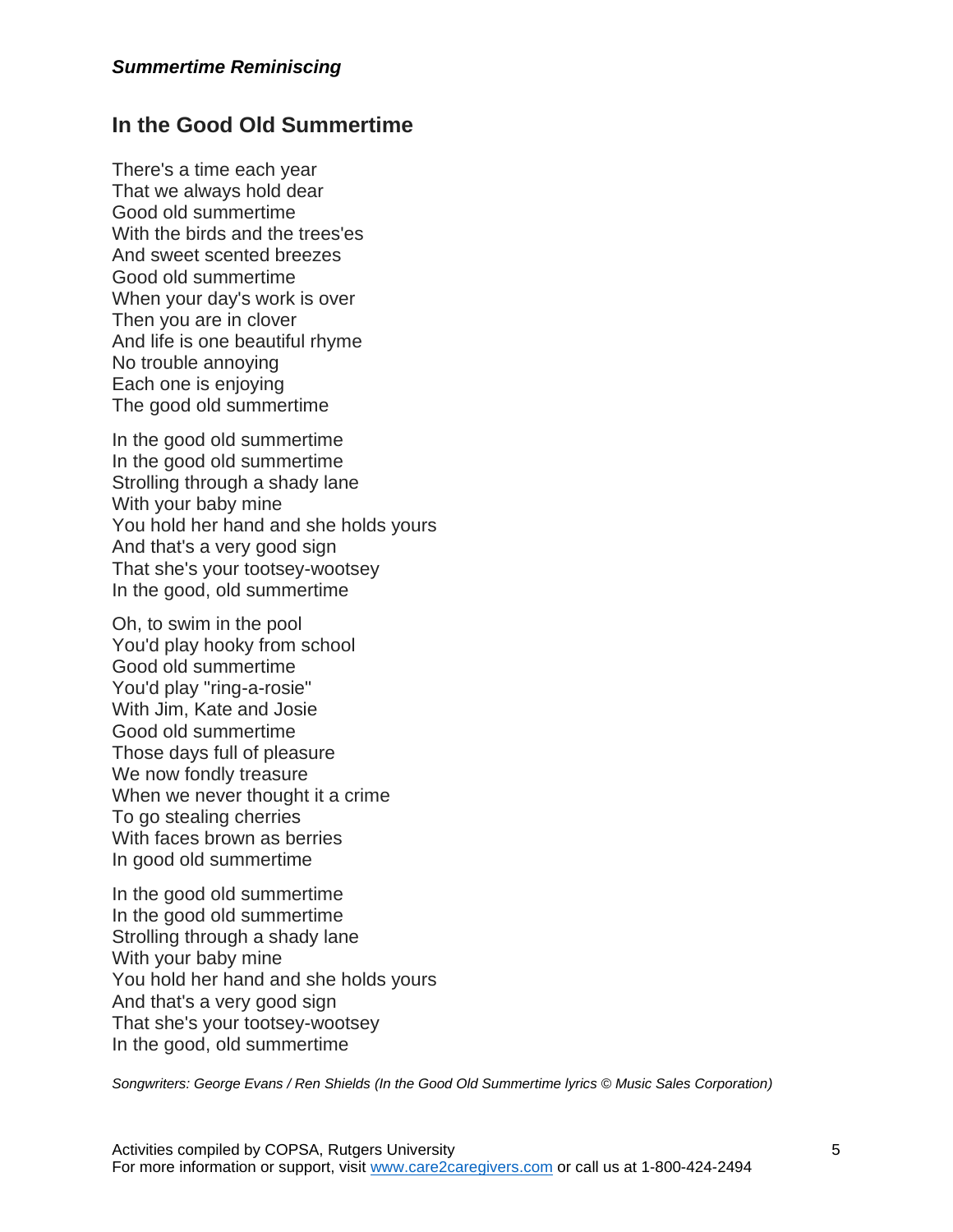## **Summertime**

Summertime, and the livin' is easy Fish are jumpin' and the cotton is high Oh, your daddy's rich and your ma is good-lookin' So hush, little baby, don't you cry

One of these mornings you're gonna rise up singing And you'll spread your wings and you'll take to the sky But till that morning, there ain't nothin' can harm you With daddy and mammy standin' by

One of these mornings you're gonna rise up singing And you'll spread your wings and you'll take to the sky But till that morning, there ain't nothin' can harm you With daddy and mammy standin' by

Summertime, and the livin' is easy Fish are jumpin' and the cotton is high Oh, your daddy's rich and your ma is good-lookin' So hush, little baby, don't you cry

Songwriters: Du Bose Heyward / George Gershwin / Ira Gershwin (Summertime lyrics © T-Series)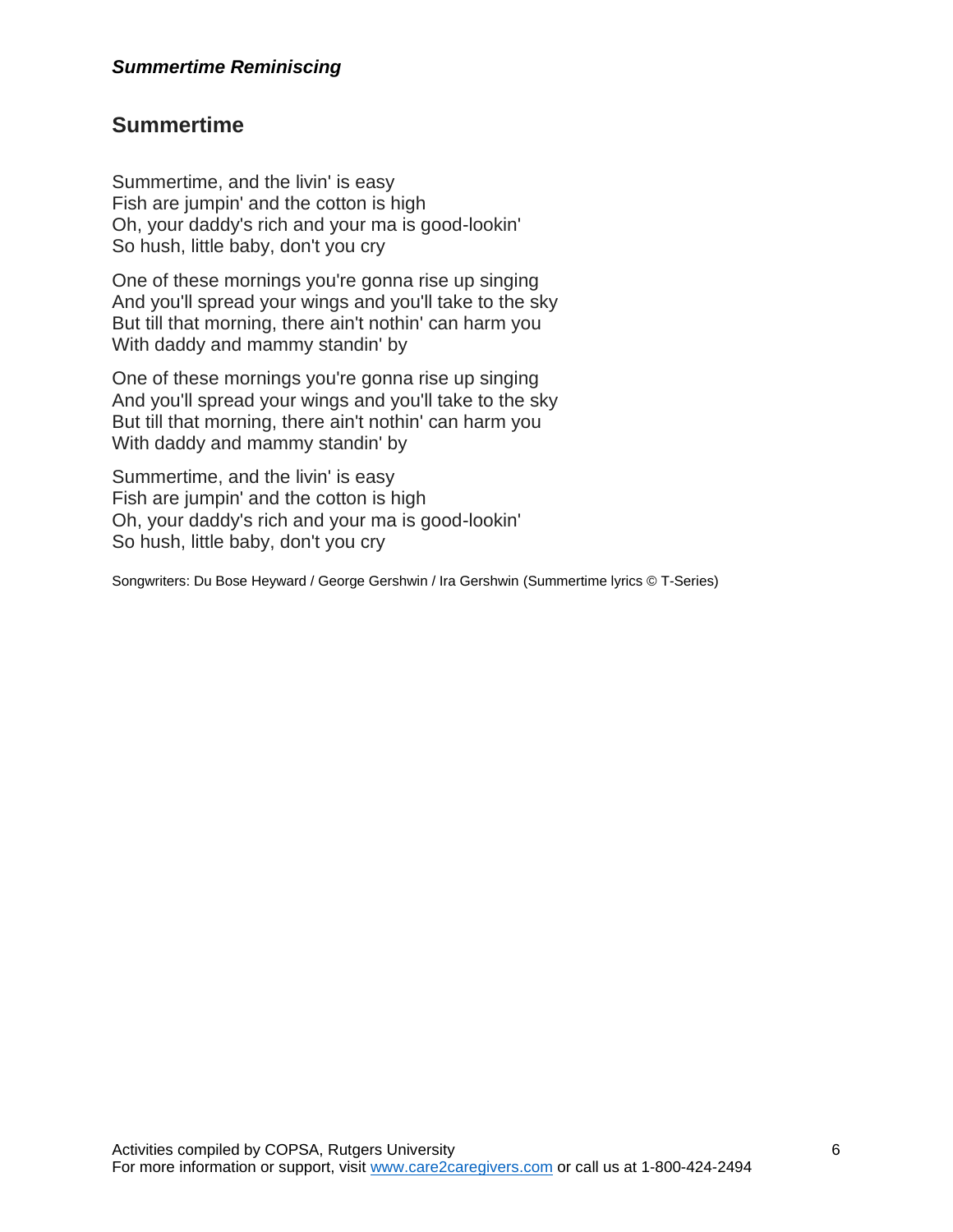## **Under the Boardwalk**

Oh when the sun beats down and burns the tar up on the roof And your shoes get so hot you wish your tired feet were fire proof Under the boardwalk, down by the sea, yeah On a blanket with my baby is where I'll be

out of the sun (Under the boardwalk) we'll be havin' some fun (Under the boardwalk) people walking above (Under the boardwalk) we'll be falling in love Under the boardwalk, boardwalk

In the park you hear the happy sound of a carousel Mm-mm, you can almost taste the hot dogs and french fries they sell Under the boardwalk, down by the sea On a blanket with my baby is where I'll be

out of the sun (Under the boardwalk) we'll be havin' some fun (Under the boardwalk) people walking above (Under the boardwalk) we'll be falling in love Under the boardwalk, boardwalk

Ooh, under the boardwalk, down by the sea, yeah On a blanket with my baby is where I'll be

out of the sun (Under the boardwalk) we'll be havin' some fun (Under the boardwalk) people walking above (Under the boardwalk) we'll be falling in love Under the boardwalk, boardwalk

Songwriters: Arthur Resnick / Kenny Young Under the Boardwalk lyrics © Round Hill Music Big Loud Songs, BMG Rights Management